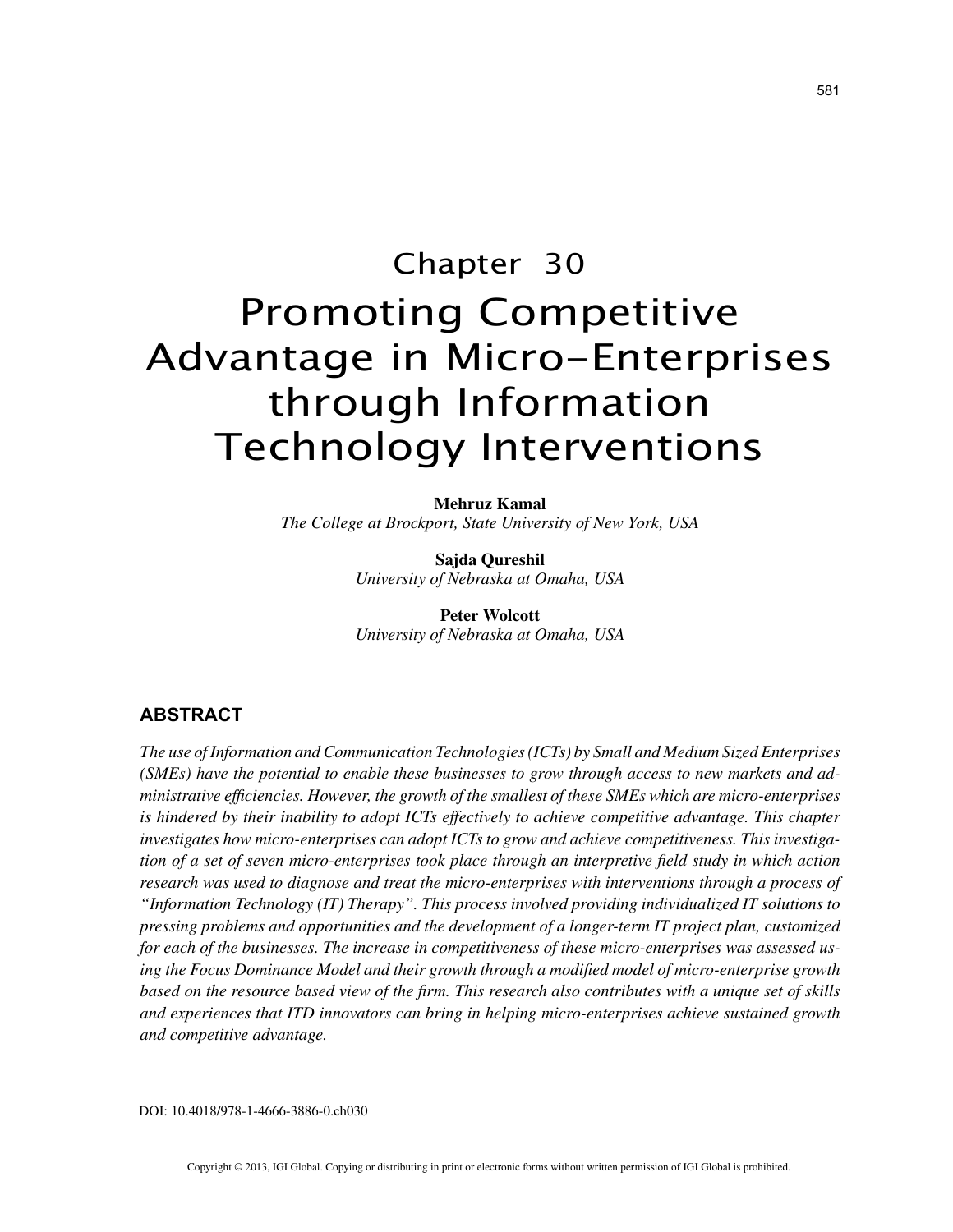## **INTRODUCTION**

There is evidence to suggest that use of Information and Communications Technology (ICT) can play an important role on the growth of small businesses (Matthews 2007, Sullivan 1985, Qiang et al 2006, Raymond et al 2005). In this sense, IT can be employed to bring about increased competitiveness if it enables businesses to create new jobs, increase productivity and sales through access to new markets and administrative efficiencies (Qureshi 2005, Matthews 2007). These outcomes can be achieved through measurable improvements in the lives of people living with limited resources to sustain themselves. Duncombe and Heeks (2003) suggest that there is a role for the ICT intermediary in providing the needed information on markets, customers and suppliers. In their study of 1000 small business enterprises in the US, Riemenschneider et al (2003) found that businesses were prepared to overcome obstacles to IT adoption to achieve web presence. This is because pressures to keep with the competition and promote services to customers are greater than the obstacles to setting up websites. There is a sense that small and medium enterprises hold the promise of growing incrementally on existing capabilities, and providing a seedbed for the emergence of dynamic and efficient larger national firms (Levy 2001, Mathews 2007, Servon and Doshna 2000).

It also appears that the promise of eBusiness adoption by micro-enterprises can potentially provide these businesses with the ability to access new markets and reduce costs through administrative efficiencies (Brown and Lockett 2004, Pateli and Giaglis 2004). However, the use of ICT by Small and medium Sized Enterprises (SMEs) remains a challenge in both developed as well as developing countries (Schreiner and Woller 2003, Sanders 2002, Lichtenstein and Lyons 2001, Hyman and Dearden 1998, Honig 1998, Piscitello and Sgobbi 2004). In particular the opportunities opened up by the internet are limited in SMEs especially due to the challenges faced by globalization (Piscitello and Sgobbi 2004). Small and medium sized businesses are seen to be organizations that employ less than 500 people and typically have problems adopting IT due to competitive pressures and underestimation of time taken to implement IT (Riemenschneider et al 2003). A form of small business being investigated in this paper is the micro-enterprise. Micro-enterprises are tiny businesses with fewer than 10 employees - often just one. The micro-enterprises studied in this paper are part of a Micro-enterprise development program. Such programs make loans and or provide classes to poor people to help them start or strengthen their businesses (Schreiner and Woller 2003).

The challenges faced by micro-enterprises make it even more difficult for them to adopt ICTs for competitiveness. In particular, Piscitello and Sgobbi (2004) suggest that the key barrier to the adoption of ICTs is not size but the learning processes followed by the firms and access to networks of similar internet enabled business services. While a great deal has been written about the challenges faced by micro-enterprise adoption of ICTs, little has been done to provide business models that enable micro-enterprises to use ICTs competitively. According to Grosh and Somolekae (1996), barriers to growth of microenterprises are access to capital, educational level of the entrepreneur, legal barriers and start-up financing. In their study of information systems for rural micro-enterprise in Botswana, Duncombe and Heeks (2003) suggest that the role of ICT in enabling information and knowledge is important for both social and economic development. They found that there was a reliance on localized, informal social networks for their information for rural micro-enterprise. Information from these networks was of poor quality and not readily available; it appeared to fail the poorest and most disadvantaged entrepreneurs. In this sense, ICTs can represent an unaffordable addition to costs and the benefits of using them are not always apparent (Duncombe and Heeks 2003, Matthews 2007, Southwood 2004).